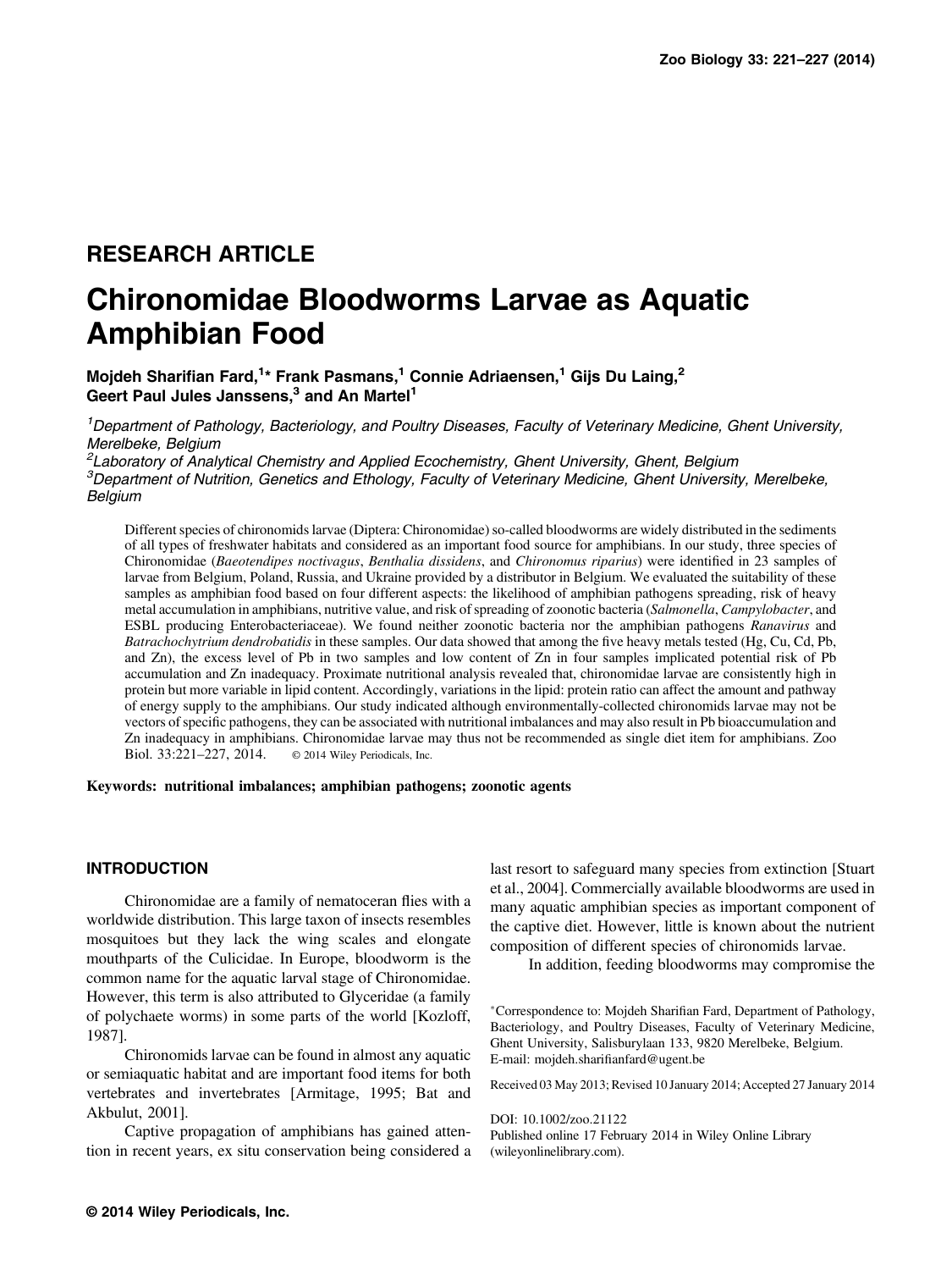## 222 Sharifian Fard et al.

health of both the amphibians and their keepers. Indeed, since bloodworms feed on algae and detritus, they represent a possible reservoir of zoonotic agents (Salmonella, Vibrio cholerae, Campylobacter jejuni, and Escherichia coli) [Rouf and Rigney, 1993; Broza and Halpern, 2001; Moore et al., 2003] and of acquired antimicrobial resistance. Captive amphibian health may also be influenced by feeding bloodworms to amphibians, through possible transmission of Ranavirus virions and Batrachochytrium dendrobatidis zoospores (causal agent of chytridiomycosis) [Gleason et al., 2008; Gray et al., 2009].

Apart from infectious agents, bloodworms may contain high levels of heavy metals. Due to pollution and anthropogenic processes, the prevalence of heavy metals such as lead (Pb), zinc (Zn), cadmium (Cd), mercury (Hg), and copper (Cu) has increased in aquatic environments [Blaustein et al., 2003], resulting in possible accumulation in bloodworms [Sharley et al., 2004]. Amphibians are considered highly susceptible to heavy metal intoxications [Lefcort et al., 1998].

In this study, we determined the identity and the nutritional value of a selection of bloodworms species originating from different countries, and the possible impact of the use of these bloodworms on human and amphibian health. Subsequently, their content of heavy metals and the presence of the following zoonotic and amphibian pathogens was determined: Salmonella spp., Extended‐Spectrum Beta‐ Lactamase (ESBL) producing Enterobacteriaceae, Campylobacter spp., Ranavirus, and B. dendrobatidis.

## MATERIALS AND METHODS

## Bloodworms

Between October 2011 and April 2012, we collected chironomid larvae which were bought from a distributor in Belgium. This resulted in 23 bloodworm samples collected in Russia (18 samples), Poland (2 samples), Ukraine (1 sample), and Belgium (2 samples).

## DNA Preparation

DNA was prepared for chironomid species identification and pathogen detection. We preserved all samples in 70% ethanol prior to DNA extraction. For the DNA preparation, the larvae were crushed to a fine powder in liquid nitrogen in a 1.5 ml Eppendorf tube and genomic DNA was extracted using the Bioline Isolate Genomic DNA Mini Kit (BIOLINE, London, UK). We stored extraction products at  $-20^{\circ}$ C.

## PCR Amplification to Identify the Chironomid Species

A 710‐bp fragment of the mitochondrial cytochrome oxidase subunit (COI) was amplified as described by Sharley et al. [2004] using primers 911(5'TTTCTACAAATCAT-AAAGATATTGG3') as forward primer and HCO2198

(5'TAAACTTCAGGGTGACCAAAAAATCA3') as reverse primer.

The PCR products were purified by PCR purification kit (QIAGEN, GmbH, Hilden, Germany) according to manufacturer's instructions and sequenced with the same primers used in the PCR on an automated DNA sequencer (ABI3700, Applied Biosystems, California, USA). The sequence data were assembled and aligned using LICOR AlignIR Version 2. The obtained data were then compared to those published in GenBank through BLAST network service [\(http://www.ncbi.nlm.nih.gov/BLAST\)](http://www.ncbi.nlm.nih.gov/BLAST).

## Isolation of Salmonella, Campylobacter and ESBL Producing Enterobacteriaceae

The fresh larvae were homogenized thoroughly by grinding and then divided into three subsamples for detection of Salmonella spp., ESBL producing Enterobacteriaceae and Campylobacter spp. We used the sterile procedures and instruments for each sample throughout the study to prevent the cross‐contamination of the samples.

We investigated the presence of Salmonella spp. according to the EN ISO 6579:2002 standard method which was modified according to the recommendations of the Community Reference Laboratory for Salmonella in Bilthoven, the Netherlands. Briefly, pre-enrichment was done by incubation of the samples in buffered peptone water (Oxoid, Basingstoke, UK) during 18 hr at 37°C. From the pre‐ enrichment solution, three droplets were inoculated in a Rappaport‐Vassiliadis broth (Difco, Becton, Dickinson and Co., New York) and Tetrathionate broth (Oxoid). Then they were incubated for 24 hr at 37°C. Samples from both broths were plated on Brilliant Green agar (Oxoid) and Xylose-Lysine‐Deoxycholate agar (Oxoid), followed by incubation for 24 hr at  $37^{\circ}$ C.

For the isolation of ESBL producing Enterobacteriaceae, each homogenized sample was directly plated onto McConkey agar (Oxoid) containing  $8 \mu g/ml$  ceftiofur and was incubated for 24 hr at 37°C.

For detection of *Campylobacter* spp. 1 g of each sample was diluted in nutrient broth No.2 (Oxoid) supplemented with Modified Preston Campylobacter-selective supplement (Oxoid) and *Campylobacter*-specific growth supplement (Oxoid) and incubated for 24 hr at 42°C under microaerobic conditions. Then diluted samples were plated onto modified Charcoal Cefoperazone Deoxycholate agar (Oxoid) plates, supplemented with CCDA selective supplement (Oxoid), and Campylobacter‐specific growth supplement (Oxoid). The plates were incubated for 48 h at 42°C under microaerobic conditions.

## Detection of Zoonotic and Amphibian Pathogens using PCR

In parallel to bacteriological cultures, we tested all chironomid larvae samples for the presence of Salmonella, Campylobacter, Ranavirus, and B. dendrobatidis by PCR.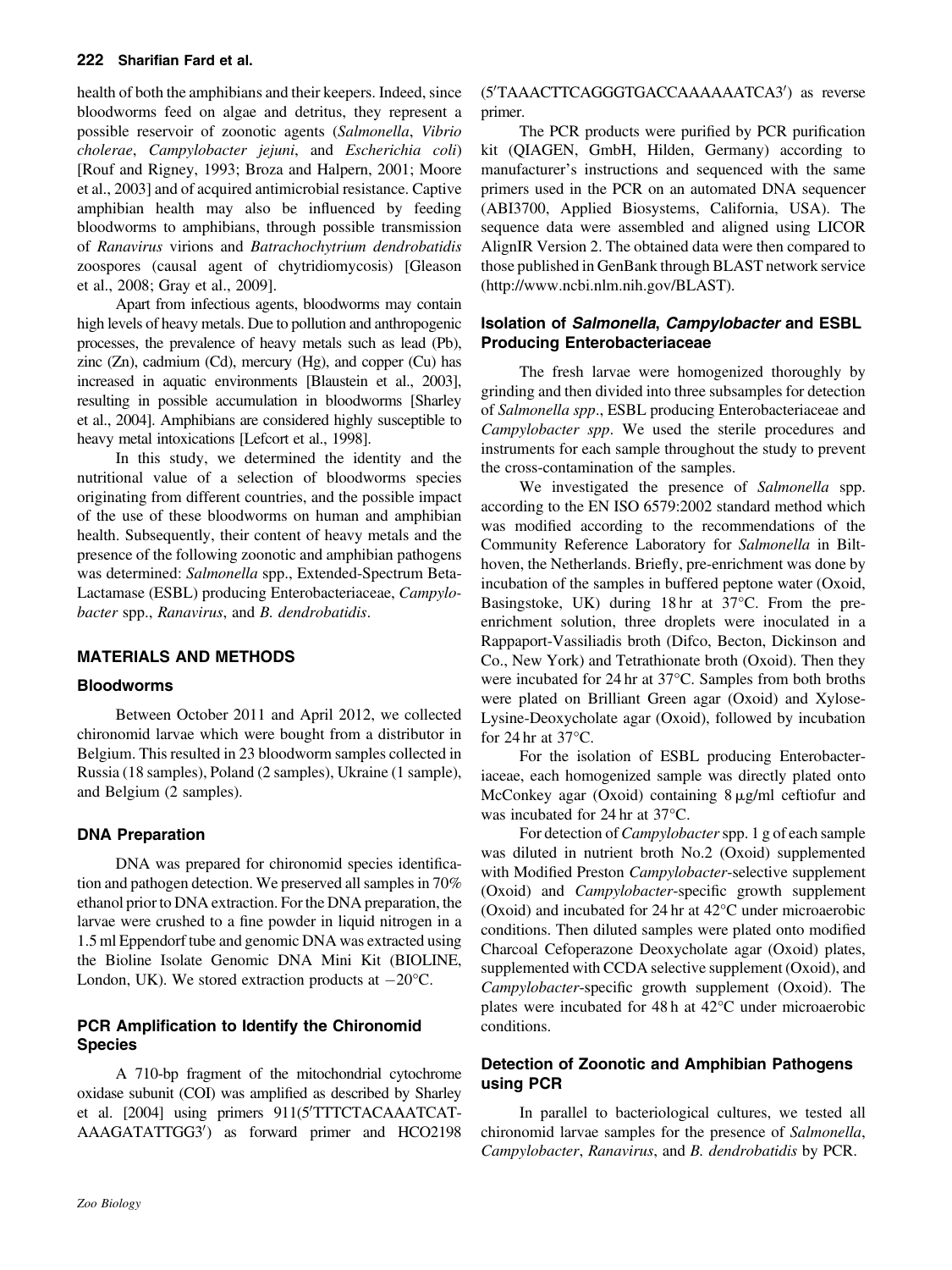A PCR to detect the presence of Salmonella was performed as described by Rahn et al., [1992] using the invA gene primers 5'GTGAAATTATCGCCACGTTCG-GGCAA3' and 5'TCATCGCACCGTCAAAGGAACC3'. A negative control (HPLC water) and positive control (DNA extracted from Salmonella Typhimurium DAB69) were used in each PCR run.

For the detection of *Campylobacter* a PCR was performed as described by Wegmuller et al. [1993] using Campylobacter jejuni flaA and flaB gene primers 5'GCTCAAAGTGGTTCT-TATGCNATGG3' and 5'GCTGCGGAGTTCATTC TAA-GACC3'. A negative control (HPLC water) and a positive control (DNA extracted from C. jejuni KC40) were included in each PCR run.

For the detection of Ranavirus, a PCR reaction was performed following the protocol of Mao et al. [1997] using the major capsid protein (MCP) of FV3 gene primers 5'GACTTGGCCACTTATGAC3' and 5'GTCTCTGGA-GAAGAAGAA3'. Negative control (HPLC water) and positive control (DNA extracted from an infected and confirmed ranavirus‐positive tadpole) served as controls for the PCR runs.

Amplification products were run on 1.5% agarose gel, immersed in TAE buffer (40 mM Tris–Acetato, 1 mM EDTA) stained with Ethidium Bromide  $0.5 \mu g/ml$  and visualized with UV transiluminator.

The presence of *B. dendrobatidis* was investigated with quantitative PCR (qPCR) described by Boyle et al. [2004]. Subsequently, DNA samples were diluted 1:10 and qPCR assays were performed in duplicate on a CFX96 Real Time System (BioRad Laboratories, Hercules, CA). We used ITS1‐ 3 Chytr (5‐CCTTGATATAATACAGTGTGCCATATGTC‐ 3) for the forward primer, 5.8S Chytr (5‐AGCCAAGA-GATCCGTTGTCAA‐3) for the reverse primer and Chytr MGB2 for the TaqMan Probe (5‐6FAM CGAGTCGAA-CAAAAT MGBNFQ‐3). One positive control sample containing BdDNA (JEL423) and three negative control samples with HPLC water were included for each assay. To control and estimate inhibition, a subset of samples negative for the presence of *Bd* ( $n = 20$ ) was retested under the same conditions as described above, but with an exogenous internal positive control (VIC<sup>TM</sup> probe, Life technologies, Austin, TX) included as described by Hyatt et al. [2007].

#### Determination of Heavy Metal Content

We analyzed concentrations of Pb, Zn, Cd, Hg, and Cu using the method described by Tack et al. [2000]. For this purpose, 7 ml ultrapure  $65\%$  HNO<sub>3</sub> was added to 1 g of the larvae in a 100 ml Pyrex beaker covered with a watch‐glass. The suspension was heated up to  $150^{\circ}$ C for 2 hr. Then it was treated with 4 ml 30%  $H_2O_2$ . After cooling, the solution was transferred to a 50 ml flask and diluted to the mark with distilled de‐ionized water. Determination of Cd, Cu, Zn, and Pb in the solution was performed by inductively coupled plasma optical emission spectrometry (ICP‐OES, Varian

Vista MPX, Palo Alto, CA) when results were below detection limit of ICP‐OES. Mercury was measured using a cold vapor atomic absorption mercury analyzer (CV‐AAS, CETAC QuickTrace M‐7500, Omaha, NE).

#### Nutritional Analysis

All chironomid larvae samples were stored frozen at  $-20^{\circ}$ C prior proximate analysis. To determine nutritional analysis, each sample was individually analyzed. We measured dry matter (DM) as performed by De La Noue and Choubert [1985]. Larvae were dried at 95°C for 24 hr until a constant weight was achieved. Ash contents were determined as described by Bogut et al. [2007] burning the larvae at 550°C for 4 hr in a muffle furnace. We determined crude protein (CP) content according to Kjeldahl  $\times$  6.25 methods using the Kjel‐Foss, and crude fat (CF) content by Soxhlet methods. Neutral detergent fibre (NDF) and acid detergent fibre (ADF) were determined according to Association of Official Analytical Chemist [AOAC, 1990] methods.

#### Statistical Analysis

We evaluated the overall difference between species for each variable by using either an ANOVA or the nonparametric Kruskal–Wallis test. For each variable, an ANOVA model was built. Normality of the residuals for each model was evaluated using a QQ plot. Models without normally distributed residuals were disregarded, and a Kruskal–Wallis test was used instead for those variables. When applicable, a Dunnett T3 pairwise comparison test was carried out as well. This post‐hoc test could deal with unequal variances and sample sizes, while being more conservative than, that is, the Games‐Howell post‐hoc test. It must be noted that due to the unequal sample sizes, the Kruskal–Wallis test might be overly optimistic [Zimmerman, 2000].

#### RESULTS

### Identification of the Larvae

Fourteen samples originating from Russia and the only sample from Ukraine consisted of Baeotendipes noctivagus. The samples from Belgium (two samples), Poland (two samples) and one sample from Russia contained the species Chironomus riparius. Three samples from Russia belonged to the species Benthalia dissidens.

#### Zoonotic and Amphibian Pathogens

Cultures for Salmonella, Campylobacter, and ESBL producing Enterobacteriaceae were all negative. The negative results for Salmonella and Campylobacter were confirmed by PCR. The PCR's for the amphibian pathogens B. dendrobatidis and Ranavirus were all negative.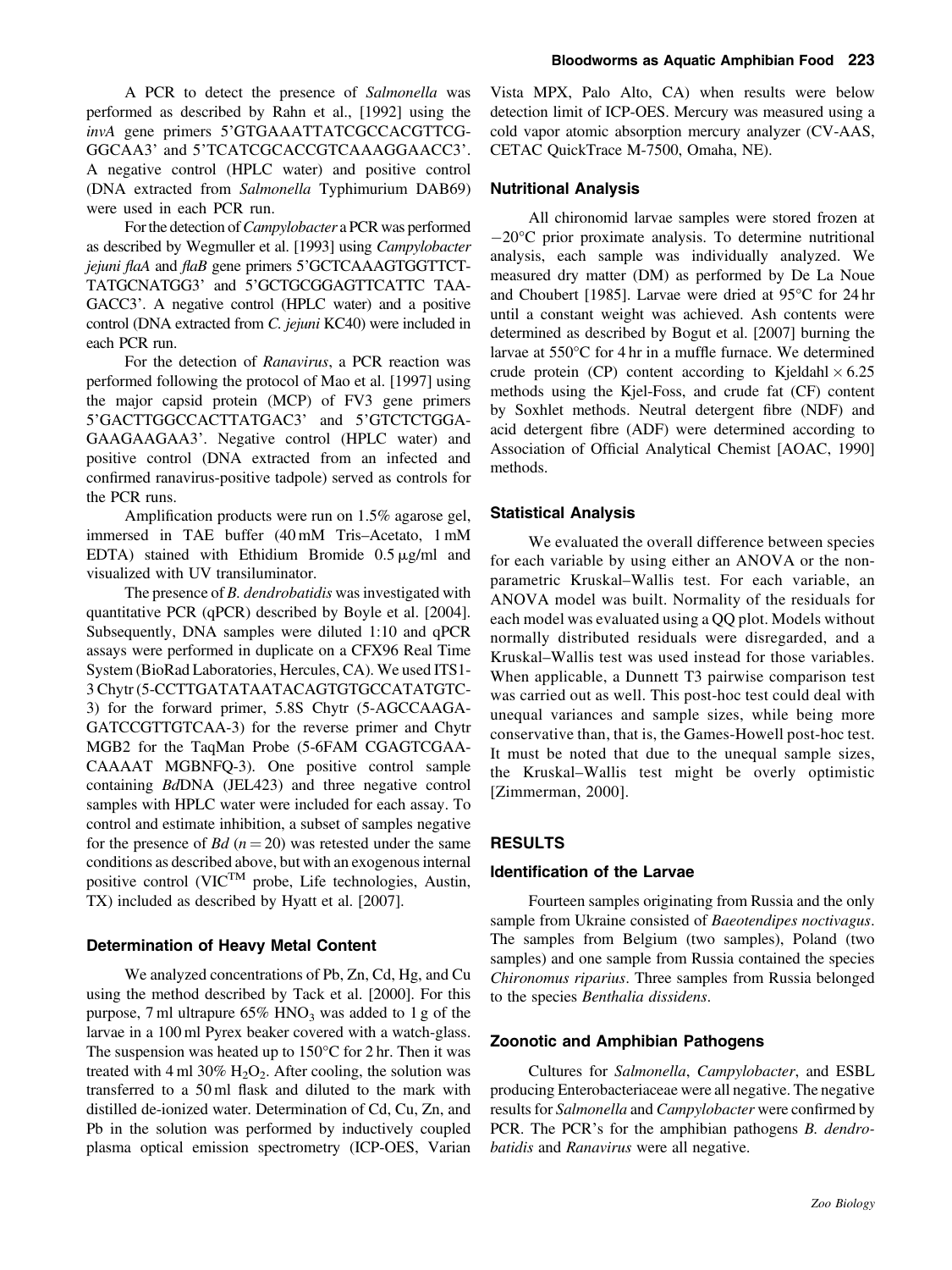## Heavy Metal Content

For the three species identified, *B. noctivagus* ( $n = 15$ ), C. riparius ( $n = 5$ ), and B. dissidens ( $n = 3$ ), the concentrations of heavy metals varied between 0.0007 and 0.0790  $\mu$ g/g for Hg, 2–17  $\mu$ g/g for Cu, <0.003–0.351  $\mu$ g/g for Cd,  $0.6-9.9 \mu g/g$  for Pb, and  $9-59 \mu g/g$  for Zn on a dry matter basis (DMB).

The residual analysis of the ANOVA models showed for all metals a moderate to strong deviation from normality. Therefore, we evaluated our data using Kruskal–Wallis. The Hg concentrations differed significantly between groups  $(P = 0.007)$ . The boxplot (Fig. 1) points towards lower concentrations for C. riparius compared to B. noctivagus. In addition, C. riparius contained higher concentrations of Zn compared to the two other species  $(P = 0.007)$ . The distribution of the measurements within each species is given in Figure 1.

## Nutritive Value

The QQ plots showed in general an acceptable normality for the residual values. Hence, we could use the ANOVA models for comparison of the different species. Differences between species were found for CP ( $P < 0.001$ ), ADF ( $P = 0.007$ ), CF ( $P < 0.001$ ), and Ash ( $P = 0.001$ ). According to the post hoc tests, C. riparius differed from B. noctiavagus and B. dissidens by a significantly higher content of both CP and CF  $(P < 0.05)$  and a significantly lower content of ADF ( $P < 0.05$ ). B. dissidens contained significantly less CF than the other two species  $(P < 0.05)$ . However, due to the low numbers of B. dissidens, it should be careful drawing firm conclusions from these results. The distribution of the nutrient values per chironomid species are illustrated in Figure 2.

## **DISCUSSION**

In our samples, commercially available "bloodworms" comprise at least three different species of Chironomidae larvae (B. noctivagus, C. riparius, and B. dissidens) with B. noctivagus as the predominant species. Patterns of species diversity can vary over spatial scales and the pattern observed in this study may differ from those found in other parts of the world.

In contrast with previous studies [Rouf and Rigney, 1993; Broza and Halpern, 2001; Moore et al., 2003], none of the tested samples were positive for Salmonella, Campylobacter, ESBL producing Enterobacteriaceae, Ranavirus, or B. dendrobatidis. Thus, the use of bloodworms appears to pose a minor risk regarding spread of these pathogens to humans or amphibians. However, samples used in this study only represent a snapshot of possible contamination, not taking into account for example seasonal fluctuations in disease dynamics [Bosch et al., 2007; Todd‐Thompson, 2010].

We compared the heavy metal concentrations in the bloodworms with the maximum metal content of Hg  $(0.1 \mu g/g)$  (The EFSA Journal, 2008), Cu  $(35 \mu g/g)$ (European Commission Directive 70/524/EEC, 2003), Cd  $(2 \mu g/g)$  (EU in Directive 2005/87/EC), Pb  $(5 \mu g/g)$  (EU in Directive 2005/87/EC), and Zn  $(250 \,\mu g/g)$  (European and Directive 70/524/EEC, 2003) in fish (as typical aquatic animals) diet. Our results revealed that the concentration of Pb in two samples exceeded the maximum metal levels. However, four samples contained a lower concentration of Zn than the minimum requirement level  $(15 \mu g/g)$  in fish diet [Watanabe et al., 1997]. The excessive levels of Pb and low contents of Zn render the sole feeding of commercial bloodworms to captive amphibians questionable. Hence,



Fig. 1. Box- and point plots for trace metals (Zn and Cu) and xenobiotic heavy metals (Hg, Cd, and Pb) concentrations ( $\mu$ g/g) per chironomid species on a dry matter basis (DMB). The point line indicates the maximum Pb levels for fish (as typical aquatic animals) food  $(5 \mu g/g)$  and exhibits two samples are above the maximum limits. The black line indicates the minimum Zn requirement as trace metal  $(15 \mu g/g)$  in fish diet and shows four samples are below the limit. Other metal values were in acceptable limits in fish food.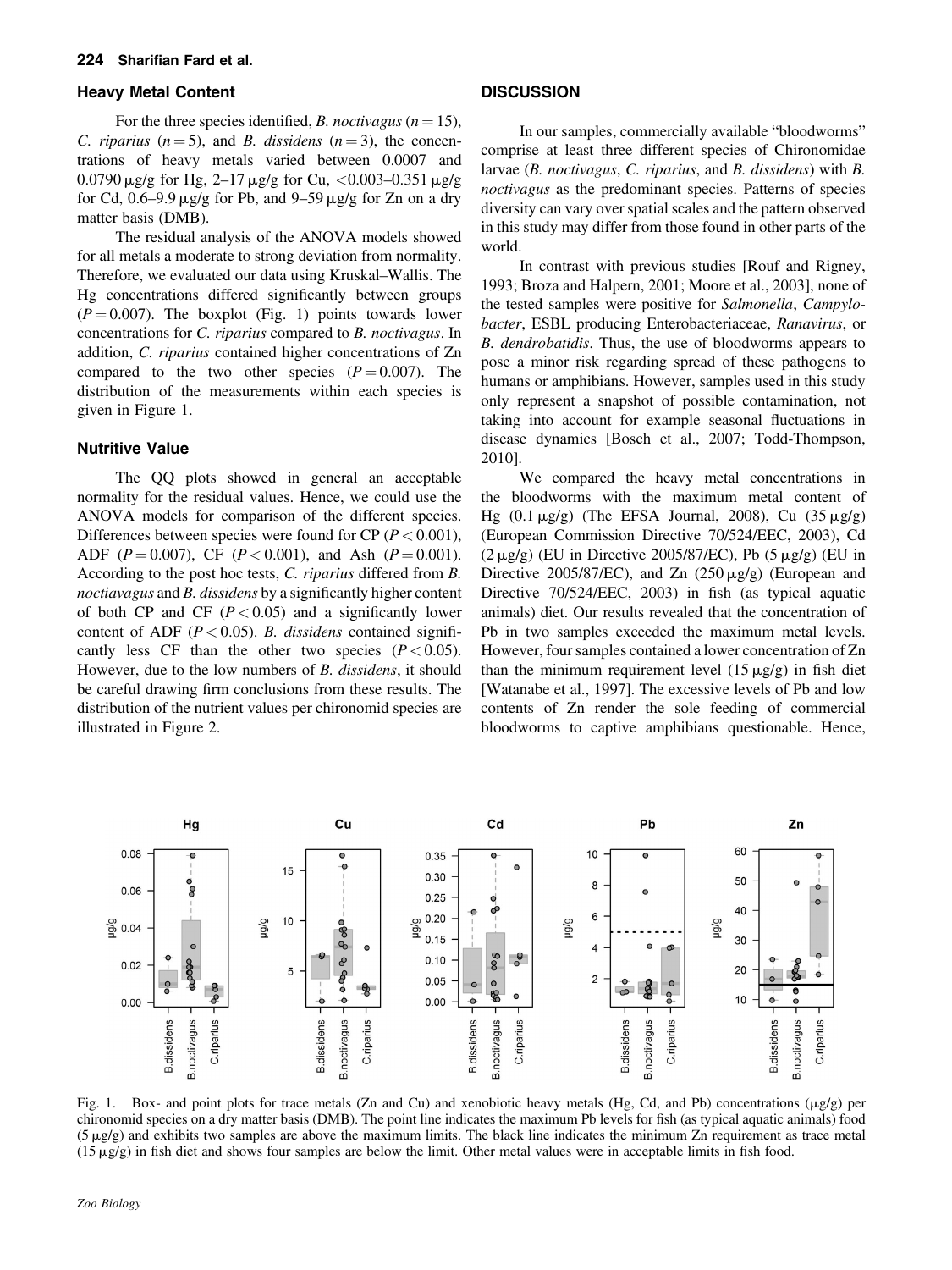

Fig. 2. Box- and point plots for nutrients measures per chironomid species as percent on a dry matter basis (DMB) within species. Black lines indicate the average value of each nutrient including  $19.95 \pm 2.06$ ,  $52.11 \pm 4.73$ ,  $16.96 \pm 2.65$ ,  $19.58 \pm 6.19$ ,  $4.50 \pm 2.68$ , and 25.95 3.78 for DM, CP, ADF, Ash, CF, and NDF, respectively. DM: Dry Matter, CP: Crud Protein, ADF: Acid Detergent Fiber, CF: Crud Fat, NDF: Neutral Detergent Fiber.

feeding a variety of prey items is advisable to overcome Zn inadequacy and to maintain balanced physiological metals content for amphibians.

Since dietary zinc has an antagonistic effect on Cu absorption [Evans et al., 1970] leading to decreased Cu status in organisms, the high concentrations of Zn in C. riparius suggests a decreased bio‐availability of Cu in this species.

The different load of heavy metals in chironomids larvae most probably correlates with content of metals in water and sediments. The synergistic effect of different physical and chemical factors such as temperature and hardness of water, sediment pH, exposure time, chemical form, and availability of metals might promote accumulation of heavy metals into chironomids larvae [Bhattacharya et al., 2006; Lagrana et al., 2010]. To eliminate or reduce the environmental impacts (e.g., heavy metals load), captive rearing of bloodworms in controlled environments is

advisable, though there are great difficulties and laborious in keeping cultures going and failures can be occurred betimes [Galtsoff et al., 1937].

Although amphibians can detoxify both physiological (such as zinc and Cu) and xenobiotic (such as cadmium, mercury, and lead) heavy metals through metallothionein proteins, excess quantities of metals can induce toxicity (acute or chronic) in amphibian species [Muller et al., 1993; Saint‐Jacques and Séguin, 1993; Lance et al., 2012]. Pb intoxication can lead to malformations, delayed developmental rate and decreased muscle tone [Horne and Dunson, 1995].

When comparing our results with those from previously published work [Sugden, 1973; Armitage, 1995; Habib et al., 1997; Habashy, 2005; Bogut et al., 2007; Thipkonglars et al., 2010; Rajabipour et al., 2011; Pasmans et al., 2012] the protein content of chironomid larvae varies markedly,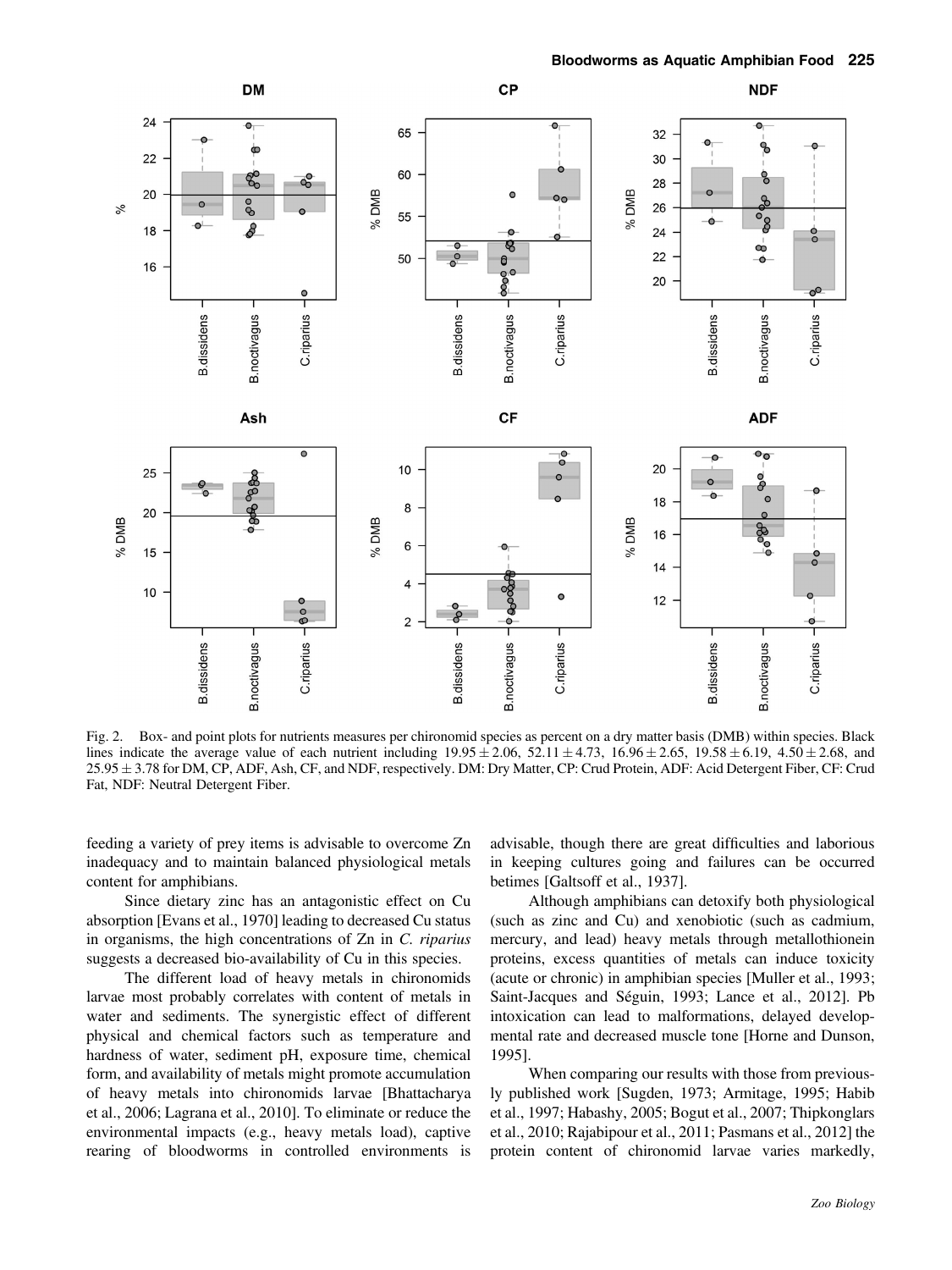## 226 Sharifian Fard et al.

between 31% and 67% on a DMB. Similarly, fat and ADF content showed considerable variation between the different studies [Armitage, 1995; Bernard et al., 1997; Habib et al., 1997; Habashy, 2005; Bogut et al., 2007; Thipkonglars et al., 2010; Pasmans et al., 2012], from 3 to 14% and 4 to 17% on a DMB, respectively. The nitrogen in chitin (exoskeleton) estimated by ADF is likely not contributing to the dietary protein supply of insectivore amphibians, hence the ADF content indicates how much of the analysed CP is actually non‐protein nitrogen. It is therefore likely that C. riparius provides more dietary protein due to the lower percentage of ADF in comparison with the two other species  $(P < 0.05)$ .

Differences within or between species or studies may be caused by intrinsic differences in composition and/or by the environmental context. Indeed, the proximate composition of larvae samples may depend on the larvae age, composition of earthpond water, food availability, and food quality and quantity [Mackey, 1977; Vos et al., 2000; Habashy, 2005; Bogut et al., 2007; Rajabipour et al., 2011]. In addition, environmental factors such as temperature, photoperiod, pH, oxygen content, and biotic interaction can affect growth and consequently nutritional composition in bloodworms [Maier et al., 1990; Tokeshi, 1995].

While there is a great paucity of information on the zoo diets fed to amphibians, the information that exists is basically limited to very few numbers. McWilliams [2008] reported that a suitable diet for insectivorous amphibians might contain 30% to 60% proteins [McWilliams, 2008]. In comparison with the previous study, our analysis shows chironomid with the average protein value  $52.1 \pm 4.73\%$  to be high in protein content. Whereas the dietary fat fractions for amphibians naturally range from less than 10% to more than 30% [McWilliams, 2008] the obtained low fat contents in this (4.5%) and other studies (between 3% and 14%) indicates that feeding environmentally‐collected chironomids larvae might not comply needs for amphibian diet program. Since lipid content largely determines the energy content, hence low lipid content might not ensure the needed dietary energy density. However, McWilliams [2008] provided basic information on what to feed captive amphibians, this area of study is still lagging behind the disciplines of mammalian and avian nutrition and further studies should fortify knowledge of amphibian nutrition involving different species and different developmental growth stages.

## **CONCLUSION**

In our study we found that although chironomid larvae can consider as food with high protein concentration and with low risk of transmission of infectious organisms, relatively high levels of Pb and low levels of Zn combined with low fat content renders feeding environmentallycollected chironomids larvae as single diet item to amphibians unsuitable.

#### **REFERENCES**

- Armitage PD. 1995. Chironomidae as food. In: Armitage PD, Cranston PS, Pinder LCV, editors. The Chironomidae: Biology and ecology of nonbiting midges. London UK: Chapman and Hall. pp 423–435.
- AOAC (Association of Analytical Official Chemists). 1990. Official Methods of Analysis. 15th edition. Arlington, AV: Association of Official Analytical Chemists. 1298 pp.
- Bat L, Akbulut M. 2001. Studies on sediment toxicity bioassays using Chironomus thummi K., 1911 Larvae. Turk J Zool 25:87–93.
- Bernard JB, Allen ME, Ullrey DE. 1997. Feeding captive insectivorous animals: nutrition aspects of insects as food. Nutrition Advisory Group Handbook Fact Sheet 005.
- Bhattacharya G, Sadhu AK, Mazumbar A, et al. 2006. Assessment of impact of heavy metals on the communities and morphological deformities of Chironomidae larvae in the river Damodar (India, West Bengal). Supplementa ad Acta Hydrobiologica 8:21–32.
- Blaustein AR, Romansic JM, Kiesecker JM, Hatch AC. 2003. Ultraviolet radiation, toxic chemicals and amphibian population declines. Divers Distrib 9:23–140.
- Bogut I, Has‐Schon E, Adamek Z, Rajkovi V, Galovi D. 2007. Chironomus plumosus larvae—a suitable nutrient for freshwater farmed fish. Poljoprivreda 13:159–162.
- Bosch J, Carrascal LM, Duran L, Walker S, Fisher MC. 2007. Climate change and chytridiomycosis in a montane area of Central Spain: is there a link? Proc R Soc B: Biol Sci 274:253–260.
- Boyle DB, Olsen V, Morgan JAT, Hyatt AD. 2004. Rapid quantitative detection of chytridiomycosis (Batrachochytrium dendrobatidis) in amphibian samples using real‐time Taqman PCR assay. Dis Aquat Organ 68:47–50.
- Broza M, Halpern M. 2001. Chironomid egg masses and Vibrio cholerae. Nature 412:40.
- De La Noue J, Choubert G. 1985. Apparent digestibility of invertebrate biomass by rainbow trout. Aquaculture 50:103–112.
- EFSA. (The European Food Safety Authority Journal). 2008. Opinion of the Scientific Panel on Contaminants in the Food chain on a request from the European Commission on mercury as undesirable substance in feed 654: 1–74.
- EU 2014 (European Union) Directive 2005/87/EC. Amending Annex I to Directive 2002/32/EC of the European Parliament and of the Council on undesirable substances in animal feed as regards lead, fluorine and cadmium.
- European Commission Directive 70/524/EEC. 2003. Committee for Animal Nutrition on the use of copper in feeding stuffs.
- European and Directive 70/524/EEC. 2003. Opinion of the Scientific Committee for Animal Nutrition on the use of zinc in feeding stuffs.
- Evans GW, Majors PF, Comatzer WE. 1970. Mechanism of cadmium and zinc antagonism of copper metabolism. Biochem Biophys Res Commun 40:1142–1148.
- Galtsoff PS, Welch PL, Lutz FE. 1937. Culture Methods for Invertebrate Animals. Dover Publications Inc. ISBN 13: 9780486605265.
- Gleason HF, Kagami M, Lefevre E, Sime‐Ngando T. 2008. The ecology of chytrids in aquatic ecosystems: roles in food web dynamics. Fungal Biol Rev J 22:17–25.
- Gray MJ, Debra DL, Hoverman JT. 2009. Ecology and pathology of amphibian ranaviruses. Dis Aquat Organ 87:243–266.
- Habashy MM. 2005. Culture of chironomid larvae (Insecta- Diptera-Chironomidae) under different feeding systems. Egypt J Aquat Res 31: 403–418.
- Habib MAB, Yusoff FM, Phang SM, Ang KJ, Mohamed S. 1997. Nutritional values of chironomid larvae grown in palm oil mill effluent and algal culture. Aquaculture 158:95–105.
- Horne MT, Dunson WA. 1995. Effects of low pH, metals, and water hardness on larval amphibians. Arch Environ Contam Toxicol 29:500–505.
- Kozloff EN. 1987. Marine Invertebrates of the Pacific Northwest. Seattle, WA: University of Washington Press. 511 pp. ISBN 0‐295‐96530‐4.
- Hyatt AD, Boyle DG, Olsen V, Boyle DB, Berger L, Obendorf D, Dalton A, Kriger K, Hero M, Hines H, Phillott R, Campbell R, Marantelli G, Gleason F, Colling A. 2007. Diagnostic assays and sampling protocols for the detection of Batrachochytrium dendrobatidis. Dis Aquat Organ 73:175– 192.
- Lagrana C, Apodaca D, David CP. 2010. Response of chironomids to  $Cu^{2+}$ ,  $\tilde{C}d^{2+}$  and  $\tilde{P}b^{2+}$  metal ions using the 96-hour toxicity test and evaluating different factors that affect metal accumulation. J Trends Chem 1:8–13.